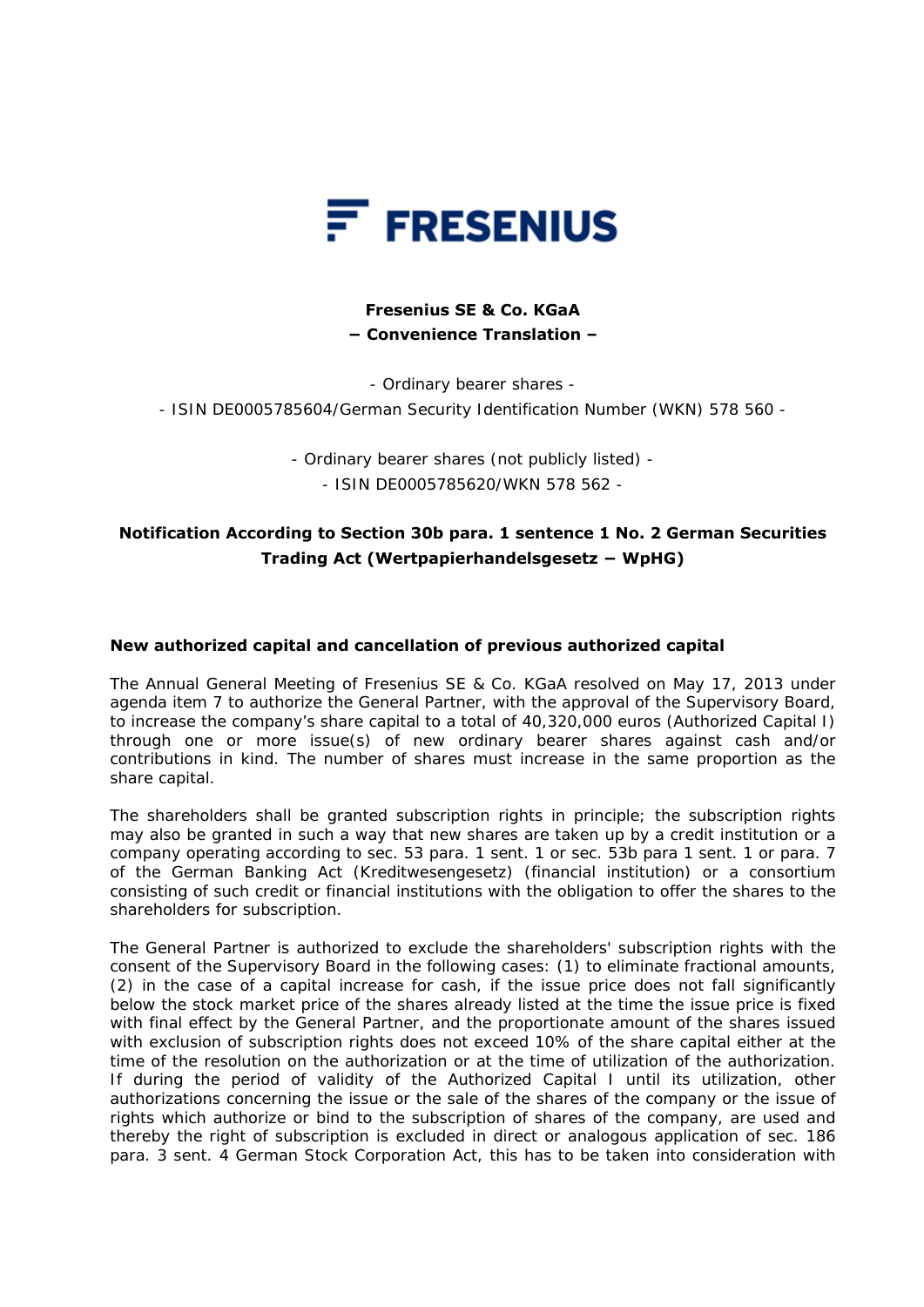regard to the abovementioned 10% limit, (3) in the case of a capital increase for contributions in kind for the purpose of acquiring a company, parts of a company or investing in a company.

The General Partner may only exercise the powers to exclude subscription rights to the extent that the proportional amount of all shares issued subject to an exclusion of subscription rights does not exceed 20% of the share capital, neither at the time when the authorizing resolution is adopted nor at the time when these powers are exercised. If, during the period of validity of the Authorized Capital I until its utilization, other authorizations concerning the issue or the sale of the shares of the company or the issue of rights, which authorize or bind to the subscription of shares of the company, are used and thereby exclude the right of subscription, this has to be taken into consideration with regard to the abovementioned 20% limit.

The General Partner is authorized to determine the further details regarding the implementation of capital increases from the Authorized Capital I with the consent of the Supervisory Board.

With the same resolution it was resolved to cancel the previous authorization to increase the share capital, so far not utilized, with effect of the new Authorized Capital being registered in the commercial register.

The full wording of the resolution is set forth under agenda item 7 of the Annual General Meeting's agenda, as published in the Federal Gazette (Bundesanzeiger) on April 3, 2013.

## **Cancellation of a conditional capital and creation of a new conditional capital**

The Annual General Meeting of Fresenius SE & Co. KGaA resolved on May 17, 2013 under agenda item 8 to cancel the existing Conditional Capital I.

The same Annual General Meeting further resolved to conditionally increase the share capital by up to 8,400,000 euros through issuing up to 8,400,000 ordinary bearer shares (Conditional Capital IV). A new para. 8 was inserted into Article 4 of the Articles of Association. The conditional capital increase will only be implemented to the extent that subscription rights have been or will be issued in accordance with the Stock Option Program 2013 to members of the Management Board of Fresenius Management SE in their capacity as members of the management body of the General Partner of the Company, to members of the management of affiliated companies and managerial staff members (Führungskräfte) of the Company and affiliated companies within the framework of the Company's stock option program 2013.

The full wording of the resolutions is set forth under agenda item 8 of the Annual General Meeting's agenda, as published in the Federal Gazette (Bundesanzeiger) on April 3, 2013.

The resolutions of the Annual General Meeting were registered in the Commercial Register Bad Homburg v.d.H. on June 3, 2013.